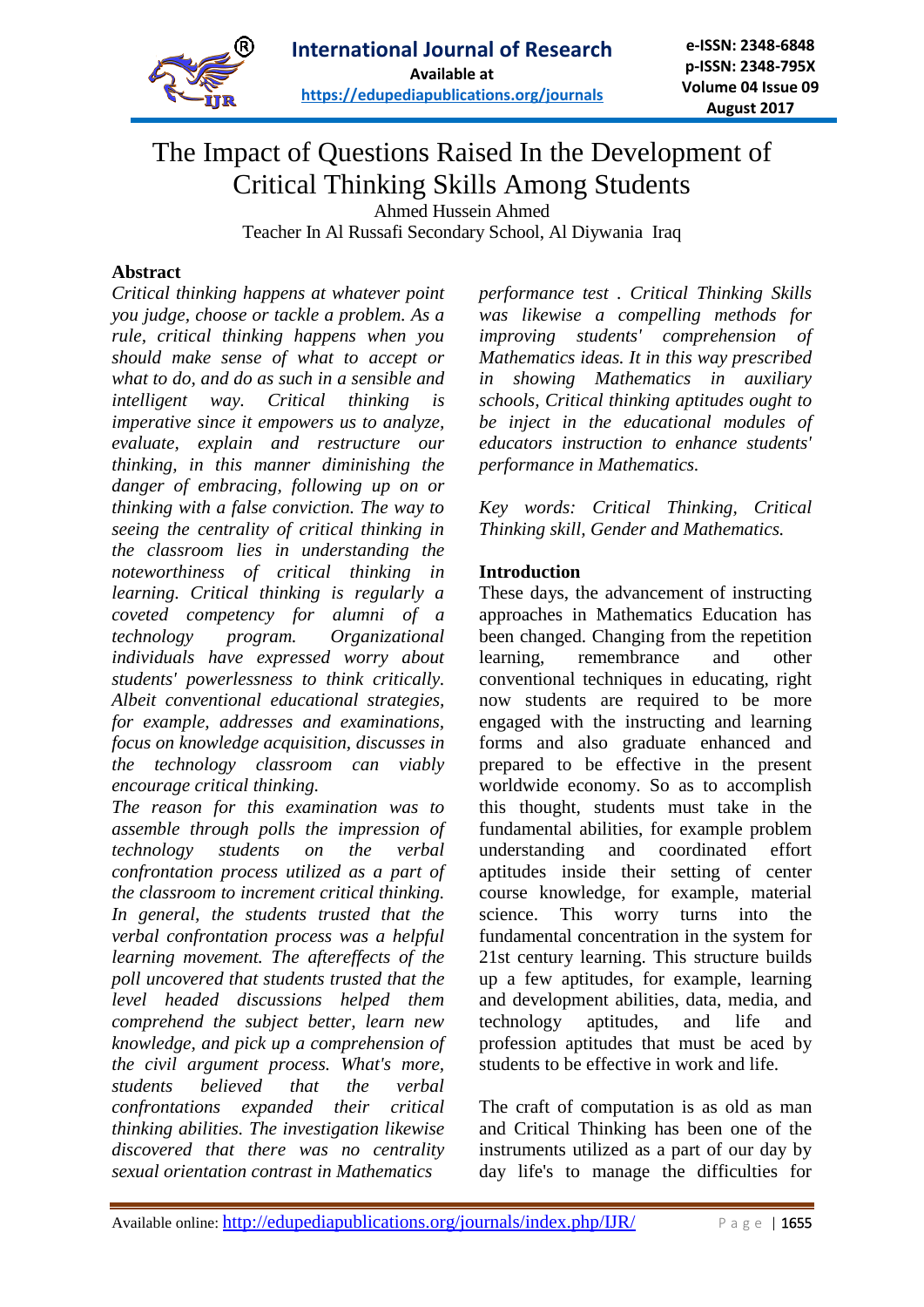

survival. On an everyday bases individuals were confronted with choices that require thinking, understanding, translating, breaking down and assessing data before them. This procedure includes Critical Thinking since it would empower one to take dependable and legitimate choices, act morally, and have the capacity to adjust to changes in any given condition. Critical Thinking is a mind boggling idea that includes subjective aptitudes and full of feeling attitudes, and this has influenced the way a few educators give the idea to the students. It additionally creates the impression that a few instructors think that its hard to inject the idea into their instructing with the goal that students can learn what to think as well as how to think critically, in this way students think that its hard to appreciate the idea and perform underneath normal in arithmetic test and examinations.

Critical Thinking requires one's push to gather, translate, analyze and evaluate data with the end goal of touching base at a solid and legitimate conclusion. In showing Mathematics in schools, Critical Thinking should be coordinated and underlined in the educational programs with the goal that students can take in the aptitudes and apply it to enhance their performance and thinking capacity. In this unique circumstance, if instructors should implant Critical Thinking Skills to show Mathematics in their classrooms, at that point educator training project ought to likewise assign more courses for Critical Thinking with the goal that imminent educators would progress toward becoming models of thinking procedures who thusly will make the subject less demanding for the students. Critical Thinking may likewise include legitimate thinking and capacity to isolate realities from sentiment, look at data critically with confirm before tolerating or dismissing thoughts and inquiries in connection to the current issue.

As such, it makes people to think, question issues, challenge thoughts, create answers for problems and take savvy choices when confronted with challenges. Critical Thinking likewise includes profound thinking and a thought of what we got instead of a straightforward acknowledgment of various thoughts (Mansoor, and Pezeshki , 2012). This implies thoughts and recommendations from individuals about a marvel can't be completely acknowledged on the off chance that it doesn't experience the efficient and coherent procedure of finding reality, In applying Critical Thinking in school settings, it is important to create thinking abilities since individuals who figure Critical would have the capacity to comprehend the sensible associations between thoughts, develop and evaluate contentions, distinguish regular oversights in thinking and taking care of problems methodicallly. Facione (2001) (1) recognized six psychological abilities as integral to the idea of Critical Thinking.

These were: Interpretation, Analysis, Explanation, Evaluation, Self-direction and Inference. Critical Thinking Skills in this way, are abilities that empower one to analyze and combine data to take care of problems in wide scope of regions (Facione, 1990). In guaranteeing sound contentions, certainties will be gathered, analyzed , evaluated and conclusion will be taken in view of accessible actualities previously them.

Critical Thinking showing procedures is a dynamic procedure in advancing and improving students performance in schools. Tuning in to addresses in the classroom, to most students is a latent movement since students just tuning in and won't have the chance to makes inquiries when the addresses is going and this influences the class to dull. The scholarly abilities of Critical Thinking- - investigation, blend,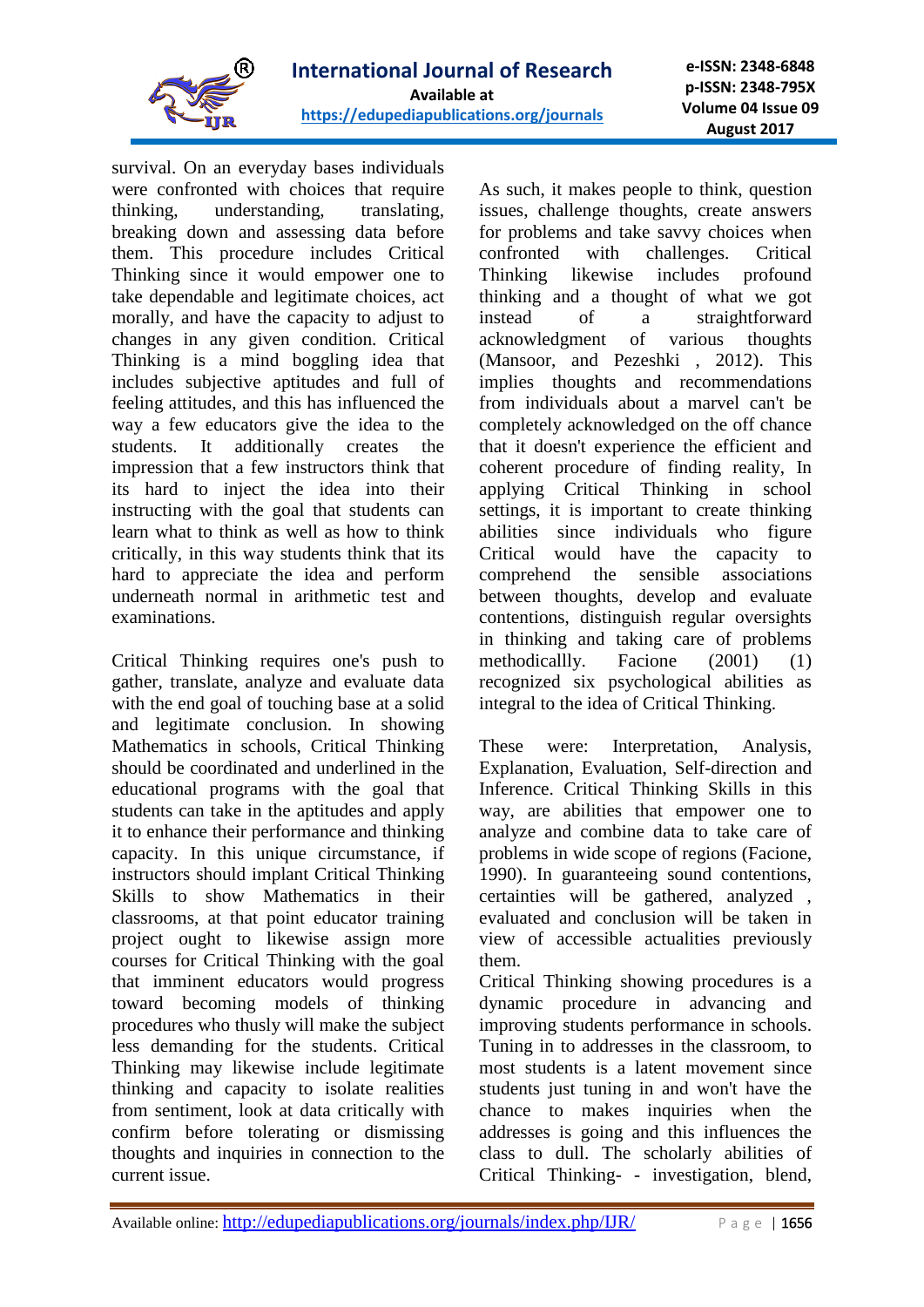

reflection, and so on.- - must be learned by really performing them. Schafersman (1991) suggests the accompanying Critical Thinking procedures and classroom systems to class teachers.

Classroom guideline, homework, research papers, and examinations. In this way, the educator ought to underscore students' dynamic scholarly in instructing Mathematics. Arithmetic as a critical subject in present day society is valuable in schools, working environments, organizations and for individual basic leadership. Science apparently is a dialect for ordinary utilize whether in the commercial center, schools or even at home. Science is essential to national thriving in giving apparatuses to understanding Mathematics, Engineering, Technology and Economics.

Critical Thinking abilities by Ennis (1989) Ennis characterizes CT as "sensible intelligent thinking concentrated on choosing what to accept or do." In light of this definition, he builds up a CT scientific categorization that identifies with aptitudes that incorporates the scholarly perspective as well as the behavioral viewpoint too. Likewise, Ennis' scientific categorization incorporates aptitudes, miens and capacities. The subtle elements of this arrangement take after: Dispositions towards CT – A characterized scan for a proposal, inquiries and clarifications, being adequately educated, utilizing solid sources, considering the general circumstance, being applicable to the principle issue, searching for choices, genuinely considering other people groups' perspective, the suspension of judgment, standing firm, taking a stab at exactness, managing the segments of an issue in an organized manner, and affectability. Capacities in CT – concentrating on the inquiry, investigating contentions, bringing up issues, assessing the source's unwavering quality, reasoning,

enlistment, esteem judgments, idea definition, supposition distinguishing proof, taking activities, and interfacing with others. Ennis claims that CT is an intelligent (by critically thinking, one's own particular thinking action is analyzed) and down to earth action going for a direct activity or conviction. There are five key ideas and qualities characterizing CT as indicated by Ennis: commonsense, intelligent, direct, conviction and activity.

The Infusion approach (Swartz, 1992) There are two primary ways to deal with encouraging CT: the general skills approach which is characterized by planning unique courses for instructing CT skills, and the infusion approach which is characterized by giving these skills through educating the set learning material. As per Swartz, the Infusion approach goes for particular instruction of unique CT skills over the span of various subjects. As indicated by this approach there is a need to reprocess the set material keeping in mind the end goal to join it with thinking skills. This report is a depiction of an underlying investigation, a preview that concentrated on one session and shows the whole examination. In this report, we will indicate how the scientific substance of "likelihood in day by day life" was consolidated with CT skills from Ennis' taxonomy, reprocessed the educational programs, tried distinctive learning units and evaluated the subjects' CT skills. Also, one of the general research reasons for existing is to look at the effect of the Infusion approach on the improvement of critical thinking skills through likelihood sessions. The far reaching research reason will be to look at the effect of learning by the Infusion approach utilizing the Cornell examiners (a quantitative test) and quantitative means.

## **The importance and role of students' questions**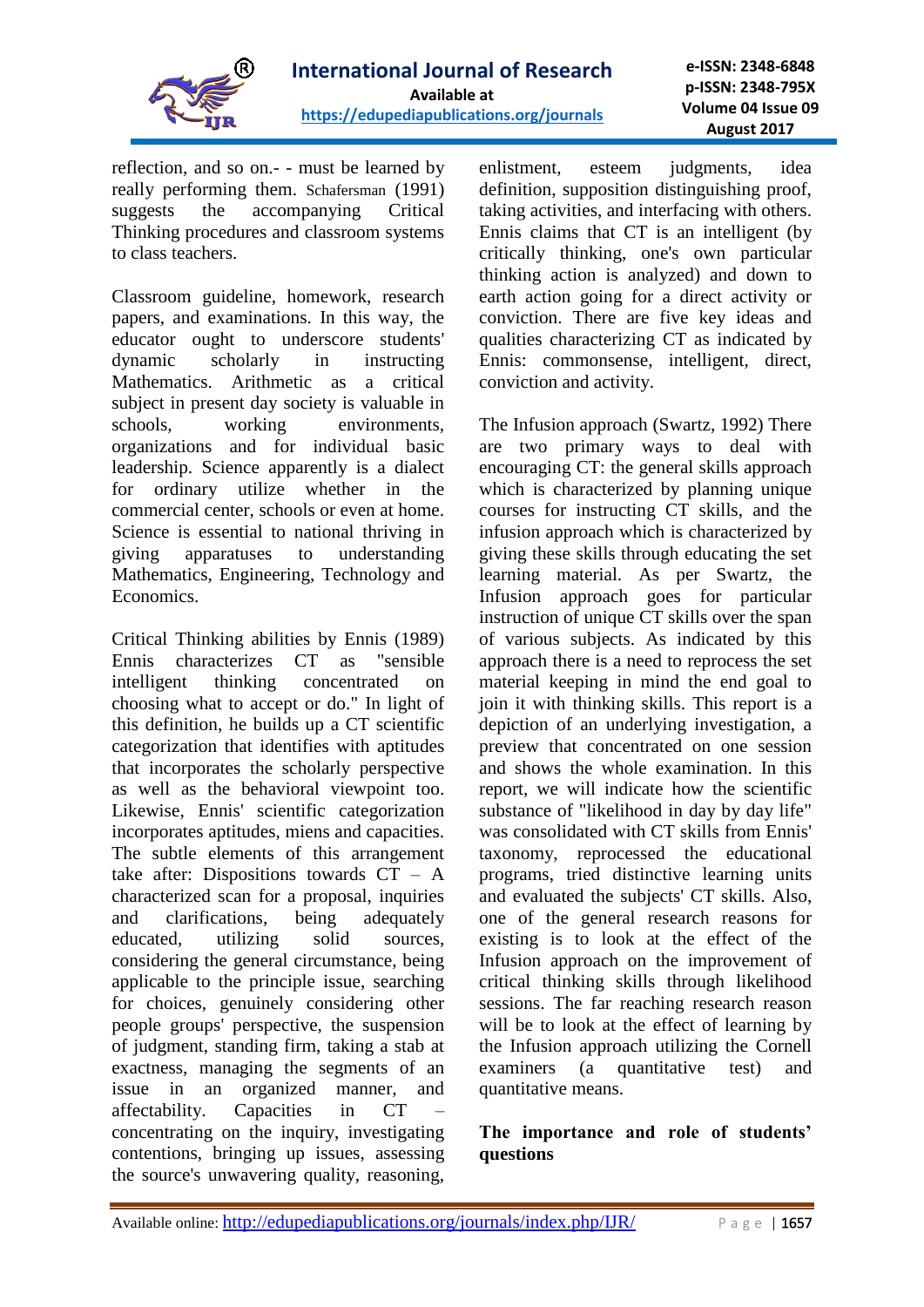

Most importantly, inquiries from students demonstrate that they have been thinking about the thoughts exhibited and have been attempting to connect them with different things they know. The wellspring of students' inquiries is a crevice or inconsistency in the students' knowledge or a want to expand their knowledge in some direction. The inquiries may come from interest about our general surroundings and in addition occasions and interactions with genuine issues. Students' inquiries might be activated by obscure words or irregularities between the students' knowledge and the new data, which at that point cause psychological discord (Festinger, 1957) or 'epistemic interest' (Berlyne, 1954). The estimation of students' inquiries has been accentuated by a few creators. Inquiries raised by students activate their earlier knowledge, center their learning endeavors, and enable them to expand on their knowledge (Schmidt, 1993). According to Rosenshine, Meister and Chapman said that the act of 'forming inquiries' concentrates the consideration of students on content, fundamental thoughts, and checking if content is comprehended.

The capacity to pose great thinking inquiries is likewise a vital segment of logical proficiency, where the objective of making people critical buyers of logical knowledge (Millar and Osborne, 1998) requires such an office. For students, offering their own conversation starters is an initial move towards filling their knowledge holes and settling puzzlement. The way toward making inquiries enables them to explain their present comprehension of a point, to make connections with different thoughts, and furthermore to wind up noticeably mindful of what they do or don't have a clue. In such manner, understudy produced questions are additionally an imperative aspect of both self-and companion appraisal.

The aptitude of addressing is additionally essential in problem-illuminating and basic leadership (Pizzini and Shepardson, 1991; Zoller, 1987). Moreover, it can possibly encourage productive thinking in students. (e.g. Gallas, 1995), improve innovativeness and higher request thinking (Shodell, 1995), and is additionally a logical propensity for mind.

The capacity to create intriguing, productive thoughts and answers is reliant on having the capacity to first think of good inquiries (Shodell, 1995). To be sure, as Graesser and Olde (2003) have commented, 'a fantastic litmus trial of profound appreciation is the nature of inquiries asked when [one is] defied with breakdown situations'. While students' inquiries serve valuable functions for students, they are likewise useful to instructors in provoking reflective idea and understudy engagement. In this manner, we look at the part of students' inquiries by recognizing the utilization of these inquiries in learning arithmetic and in instructing science. To start with, we consider how students' inquiries can profit students. Following this, we talk about the part of students' inquiries in instructing arithmetic.

#### **Statement of the Problem**

The conventional method for showing Mathematics in some open optional schools are educator focus approach. This strategy in some cases includes reiteration and retention of already showed material by filling the students' psyches with knowledge of Mathematics without explaining in detail the way toward investigating, assessing and landing at a conclusion. Furthermore, these procedures may not make the students to be critical in thinking since some of them may think that its hard to apply the knowledge gained to tackle scientific problems in another circumstance. Critical Thinking Skills has been embraced in one of the country's instructive objectives to make students innovative. Notwithstanding, it has not been completely consolidated and given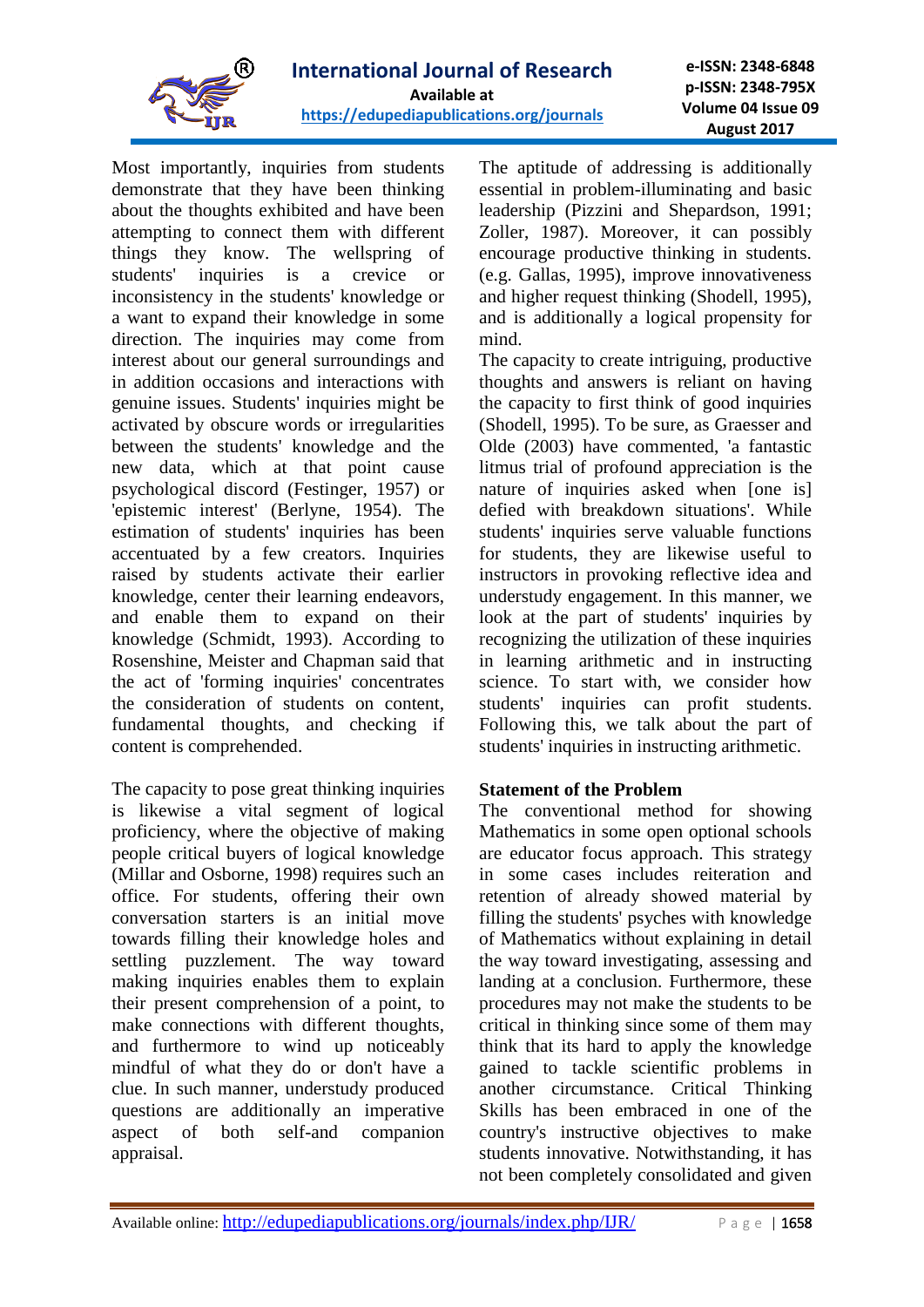

wide acknowledgment as one of the real ideas in the school educational programs. Here explained that the disappointment rate in Mathematics may be ascribed among different motivations to absence of deciphering, explaining, breaking down and assessing arithmetic inquiries. In this way the examination mean to research the impact of Critical Thinking on Academic performance in Mathematics.

## **Theoretical framework**

Cognitive-field theory expresses that learning procedure includes steady association, restructuring, and association of boosts components into an important entire or example coming about because of many interacting impacts in the earth of the student. In this manner, we should see gaining from the perspective of problem unraveling. Wertheimer (1959) (1) hypothesizes that knowledge is gathered into components as indicated by the accompanying standards: closeness, comparability/separation, conclusion and straightforwardness. These standards are known as the laws of association and are utilized as a part of the setting of explaining discernment and problem-understanding. This theory would be helpful to this investigation in light of the fact that effective learning of Mathematics would be accomplished because of students' recognition or study of the problem through the cognitive procedures.

Infusion theory expressed that conventional educational programs material ought to be restructured to incorporate instructing for thinking into subject range with the goal that students would know about the skills, comprehend it, practice and apply it in other setting. As it were, if the instructing of thinking is unequivocal in subject range it would greatly affect the students' performance. Swarzts and Perkins (1994) (1) recognized different fixings in Infusion Theory as unwavering quality, causal clarification, contention examination and the utilization of proof for inductions. This theory is applicable to this examination since it influences the students to comprehend and take in the substance and subject better, decipher significance of ideas, comprehend coherent structure, detect deceptive contentions and enhance scholastic performance in Mathematics.

## **Literature Review**

As indicated by Gokhale, Anuradha A. the idea of communitarian taking in, the gathering and blending of students with the end goal of accomplishing a scholarly objective, has been broadly researched and pushed all through the expert writing. The expression "community learning" alludes to an instruction technique in which students at different performance levels cooperate in little gatherings toward a shared objective. The students are in charge of each other's learning and in addition their own. Along these lines, the accomplishment of one understudy causes different students to be fruitful.

Advocates of collective learning claim that the active trade of thoughts inside little gatherings builds enthusiasm among the members as well as advances critical thinking. As indicated by Johnson and Johnson (1986) , there is convincing confirmation that agreeable groups accomplish at larger amounts of thought and hold data longer than students who work discreetly as people. The common learning gives students a chance to take part in exchange, assume liability for their own particular learning, and in this manner end up plainly critical masterminds.

In spite of these advantages, most of the research studies on collaborative learning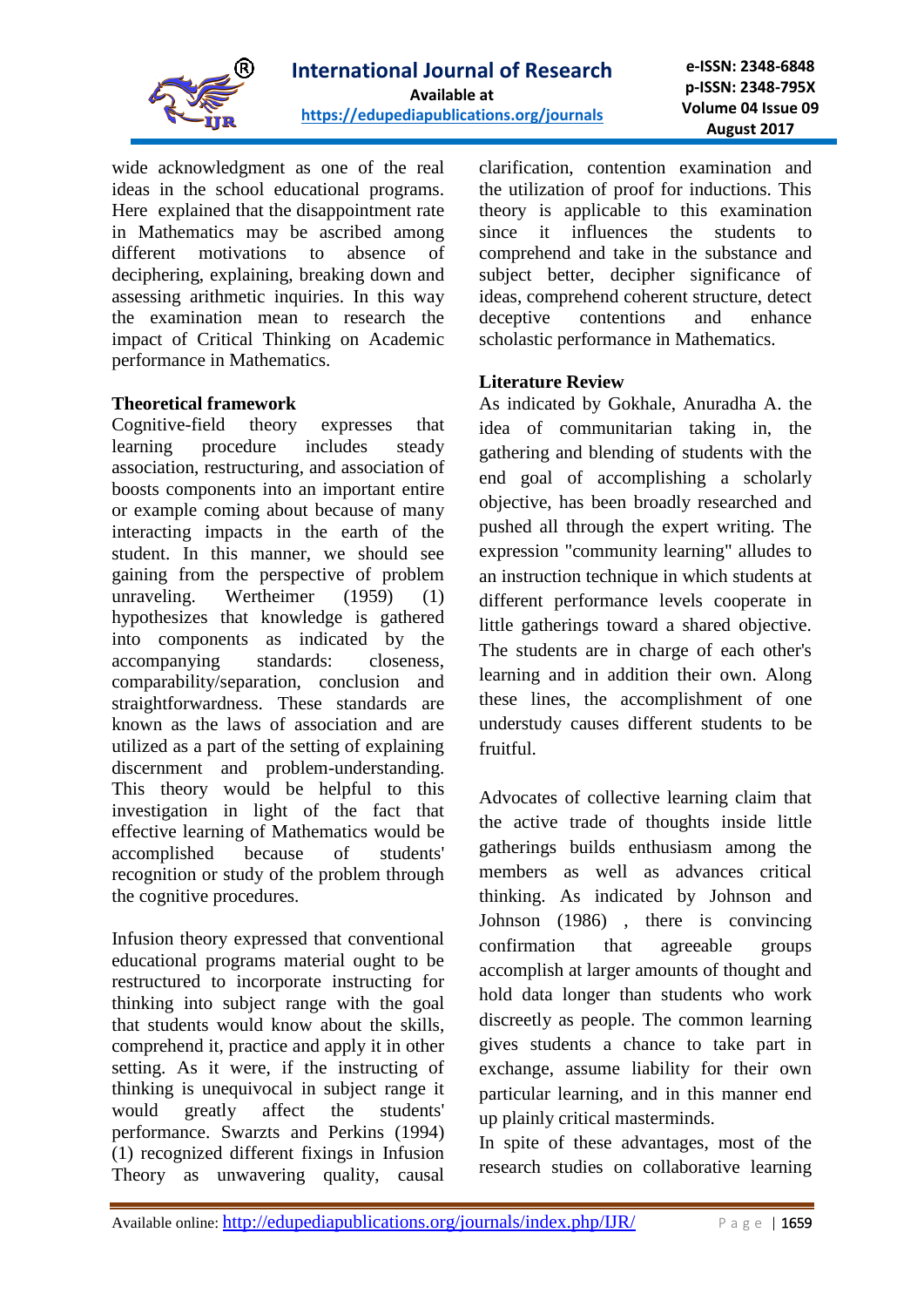

have been done at the primary and secondary levels. As yet, there is little empirical evidence on its effectiveness at the college level. However, the need for noncompetitive, collaborative group work is emphasized in much of the higher education literature. Also, majority of the research in collaborative learning has been done in nontechnical disciplines.

Regardless of these points of interest, the greater part of the research considers on community oriented learning have been done at the essential and optional levels. So far, there is minimal exact proof on its effectiveness at the school level. In any case, the requirement for noncompetitive, community oriented gathering work is stressed in a significant part of the advanced education writing. Additionally, lion's share of the research in collaborative learning has been done in non-technical controls.

As indicated by Gay, Geneva, and Kipchoge Kirkland. In this article, the writers contend that creating individual and expert critical cognizance about racial, social, and ethnic assorted variety ought to be a noteworthy part of pre-service instructor training. They examine a few moves educator training students use to abstain from drawing in with racial issues in instruction, and recommend a few methodologies for counteracting them. The resistance procedures incorporate quiet, preoccupation, blame, and big-hearted radicalism. Procedures to balance these and create critical social awareness and selfreflection incorporate making learning expectations of criticalness, demonstrating, giving chances to practice critical cognizance, and making an interpretation of reasonable multicultural training into K-12

instructional conceivable outcomes. Woven all through the particular proposals is the general directive that critical awareness learning encounters should happen inside the setting of guided practice, legitimate cases, and reasonable circumstances.

Concurring Facione, Peter A to Using a subjective research system, known as the Delphi Method, an interactive board of specialists was met to progress in the direction of an agreement on the part of critical thinking (CT) in instructive evaluation and instruction. In Delphi research, specialists take an interest in a few rounds of inquiries that require mindful and point by point reactions. Specialists move in the direction of accord by imparting contemplated insights and rethinking the suppositions concerning remarks, objections, and contentions offered by different specialists.

A sum of 46 researchers, instructors, and driving figures in CT theory and CT evaluation research were assembled for the board gatherings. About portion of the ranelists were fundamentally subsidiary with rationality divisions; the others were partnered with training, social arithmetic, or physical science. Suggestions coming about because of the exchange rounds address the cognitive aptitude measurement of CT, the dispositional measurement of CT, and particular proposals on CT instruction and evaluation, including advancement of a CT educational modules. An exchange of industrially accessible CT appraisal devices, a catalog with an accentuation on evaluation, and an arrangement of letters which account the advance of the Delphi research aggregate are affixed.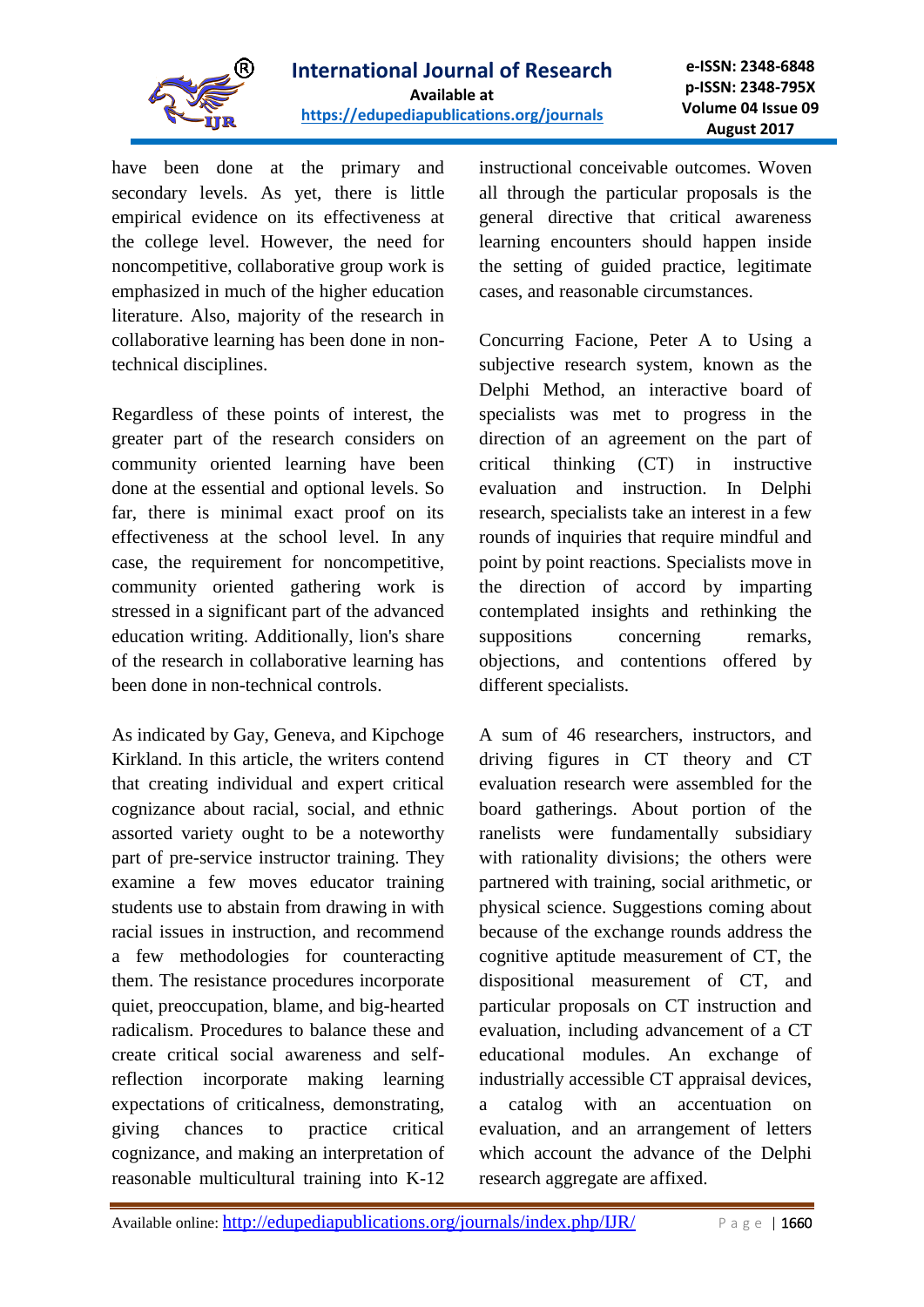

As indicated by Ernst, Julie, and Martha Monroe this examination analyzed the connection between environment‐based instruction and secondary school students' critical thinking skills and manner toward critical thinking. Four hundred four ninth and twelfth grade students from 11 Florida secondary schools took an interest in the examination.

A Pretest‐Posttest Nonequivalent Comparison Group Design (ninth grade) and a Posttest Only Nonequivalent Comparison Group Design (twelfth grade) were utilized. Meetings of students and instructors were utilized as a part of the great feeling of triangulation. Information collection occurred over the 2001– 2002 school year. While controlling for pretest score, review point normal (GPA), sex, and ethnicity, environment‐based programs positively affected ninth grade students' critical thinking skills (p=.002). While controlling for GPA, sexual orientation, and ethnicity, environment‐based programs positively affected 12thgrade students' critical thinking skills ( $p < .001$ ) and air toward critical thinking  $(p < .001)$ . The aftereffects of this examination bolster the utilization of environment‐based training for enhancing critical thinking and can be utilized to control future usage.

As indicated by Abrami, Philip C., et al Critical thinking (CT), or the capacity to participate in deliberate, self-administrative judgment, is broadly perceived as an imperative, even fundamental, expertise. This article portrays a continuous metainvestigation that abridges the accessible exact proof on the impact of instruction on the advancement and improvement of critical thinking skills and demeanors. We discovered 117 investigations in light of 20,698 members, which yielded 161 effects with a normal effect measure  $(g+)$  of 0.341 and a standard deviation of 0.610. The dispersion was profoundly heterogeneous  $(QT = 1,767.86, p < .001).$ 

There was, however, little variation due to research design, so we neither separated studies according to their methodological quality nor used any statistical adjustment for the corresponding effect sizes. Sort of CT mediation and instructive establishing were significantly identified with fluctuations in CT effects sizes, together representing 32% of the change. These discoveries influence it to clear that change in students' CT skills and manners can't involve certain expectation. As imperative as the advancement of CT skills is thought to be, teachers must find a way to make CT objectives express in courses and furthermore to incorporate them in both preservice and in-benefit preparing and workforce improvement.

As per Sezer, Renan, Critical thinking gets expanding accentuation from instructors hoping to imbue logical thinking skills into the educational programs. Numerous instructors are enticed to liken critical thinking with higher request thinking skills inside the last strides of Bloom's taxonomy: examination, union and assessment. Ennis contends that this taxonomy is deficient. He trusts that neither gives enough direction to instruct and take in these skills. R. Paul (1985) agrees with Ennis that the taxonomy has served teachers, concurring that it is a helpful "structure for the instructive procedure" (Paul, 1985, 36), however contends that it is constrained. One constraint is its various leveled nature which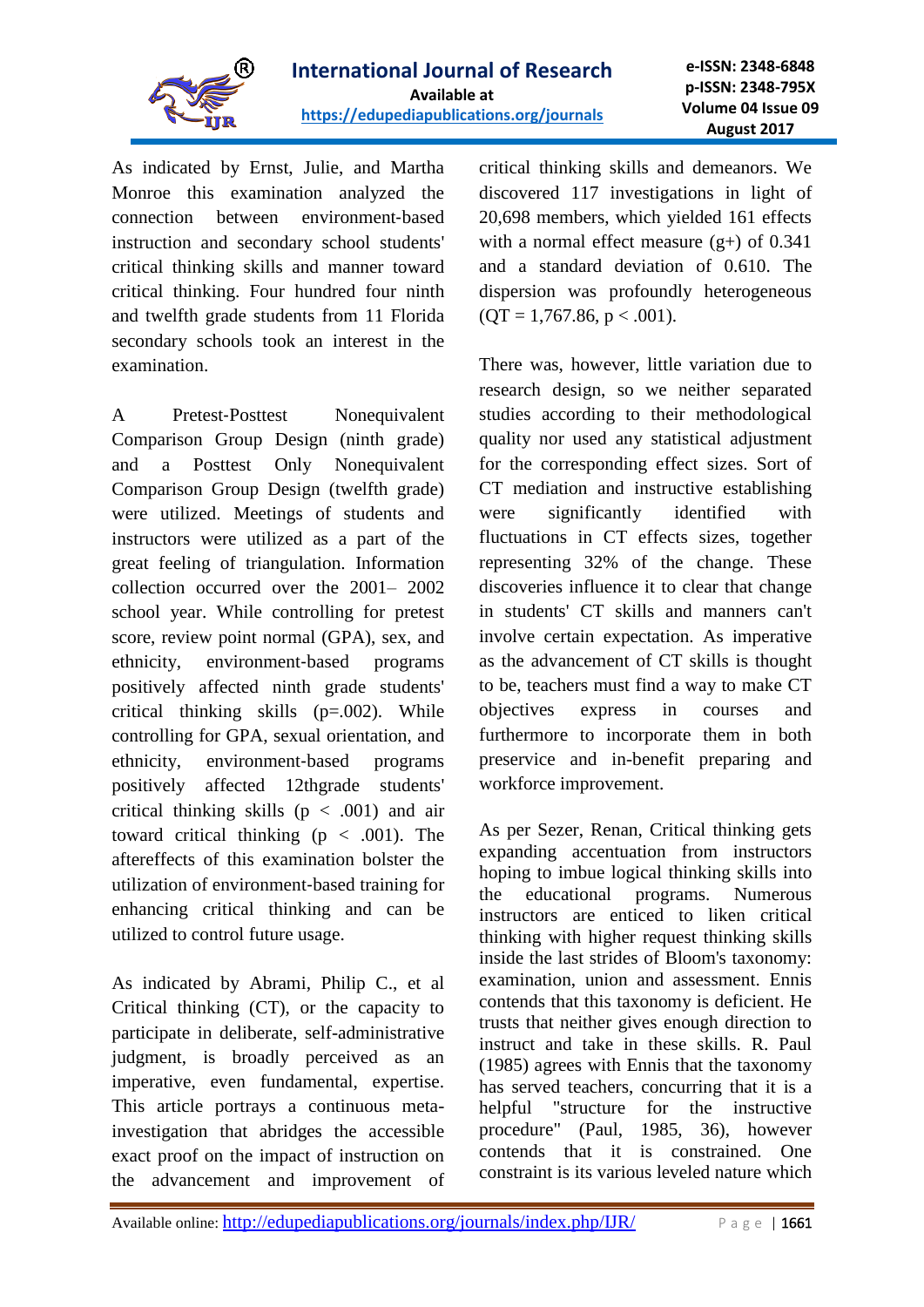

dictates a uni-directional stream between strata. Blossom shows that the taxonomy was planned "as a technique for arranging the objectives, encounters, learning forms, assessment inquiries and problems of training, [but] did not mean to give a limitation on instructive rationality, showing strategies, or educational modules advancement." (Paul, 1985, 39.)

Attempts have been made to characterize critical thinking. Critical thinking is depicted as sane thinking reflected in actions and choices (Ennis, 1981; Hitchcock, 1983). It is utilized to take care of problems, pick amongst options, and make judgments (Beyer, 1995). It imparts affinities to inventive thinking and basic leadership. Lipman characterizes critical thinking as skillful, capable thinking encouraging good judgment since it 1) depends upon criteria [at hand], 2) is selfcorrecting, and 3) is touchy to setting. Trustworthiness, he says, is just conceivable through great thinking skills, which expect equipped request, idea arrangement, and interpretation skills.

Ennis (1985) characterizes critical thinking as "reflective and sensible thinking that is centered around choosing what to accept or do" (45), paralleling Lipman's detailing. These definitions feature proclivities and additionally capacities. Ennis' rundown incorporates the accompanying characteristics as principal to the craft of critical thinking: exactness, illumination, intellect, receptiveness, looking for reasons and managing all parts of the problem. Critical thinking is not just an arrangement of skills to be adapted, yet skills which should be joined by sets of practices keeping in mind the end goal to make them effective, for example, thinking critically in day by day life, checking and thinking about one's own points of view, and acting harmoniously with one's critical thinking (Sternberg, 1983; Paul, 1985; Norris, 1985).

Once critical thinking skills and going with practices are characterized, one can take a gander at the significance of critical thinking in instruction. The accentuation in the present instruction is moving from the acquisition of facts to the way toward thinking. The contemporary objective is to have students have a problem solving attitude (Lipman, 1988). For some teachers and rationalists, critical thinking is not an approach to instruction but rather an essential (Norris, 1985; McPeck, 1981; Siegel, 1980). One favorable position referred to is the making of a group of request, where every part screens his/her thinking, and additionally studies other individuals' strategies and techniques; consequently, people self correct thinking forms, as well as contribute by and large to amass thinking skills (Lipman, 1988.)

In such a group where addressing turns into a method for reflection, students are urged to scrutinize the legitimacy of wellsprings of data, including educators (Siegel, 1980). In addition, the instructors need to pass on to students these skills, since research shows that numerous secondary school and undergrads don't exhibit solid critical thinking skills (Norris, 1985). Two temperance's of critical thinking in training are enormously upgraded perusing appreciation and the capacity to impart the inside and out recognition picked up from expanded comprehension (Lipman, 1988). However the advantages of critical thinking skills are not constrained to the above. Beneficial outcomes can be seen in the territory of problem unraveling too.

One examination separated the problemilluminating methodologies of people in light of involvement. The distinctions in problem-fathoming were not restricted to the master knowledge or having a "mechanized" way to deal with specific problems. The distinction additionally lay in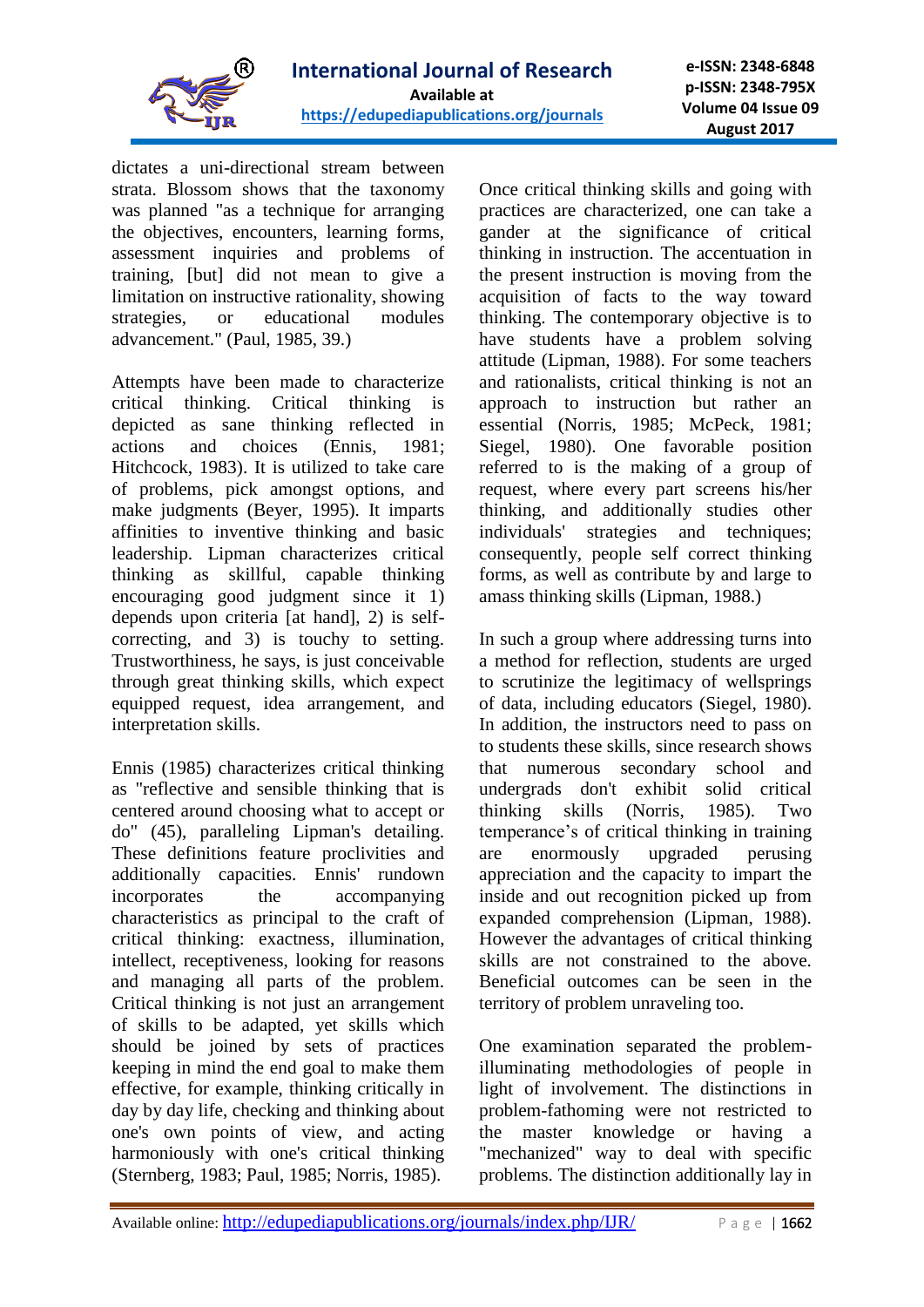

the selection of heuristics utilized. More experienced people give more noteworthy idea to the approach that they will utilize, and the pertinence of each snippet of data, given in the problem. The accomplished give careful consideration to system, yet invest less energy in actual problemcomprehending. The turn around is valid for the less experienced (Larkin et. al, 1980; Norris, 1985).

Many research projects have been conducted on the transferability of critical thinking skills to different trains and how critical thinking might be educated (Norris, 1985). There are various examinations on instructing critical thinking, yet none influences utilization of a control to

gathering or endeavored to evaluate courses in which students' critical thinking skills have enhanced. In evaluating critical

As indicated by my perceptions and the consequence of the performance test, students' critical thinking right now was low in Mathematics. This condition could be the impact of executing customary techniques in showing material science, for example, repetition learning and remembrance. Those strategies were not sufficiently giving space to students to build up their multidimensional expertise, mental procedures and also widespread symphonious esteems.

Students were not used to working agreeably, valuing their assorted variety, and effectively examining. Furthermore, they additionally were not encouraged to evaluate confirmation, contentions, and option perspectives before judging a choice and taking care of different sorts of problems with both ordinary and imaginative techniques. At the end of the day, students were not ready to exchange their knowledge to tackle problems, all things considered, deductively. thinking skills, research repeats that skills are profoundly setting subordinate, since hidden knowledge in the range will effect suspicions made. Therefore, it is essential to evaluate the thinking procedure and not just the result arrangements .

| No. | Aspect of Critical                                                   | Percentage of |
|-----|----------------------------------------------------------------------|---------------|
|     | Thinking                                                             | Student's     |
|     |                                                                      | Performance   |
| 1.  | Identifying problem<br>correctly                                     | 11.11%        |
| 2.  | Distinguish<br>Knowleddge and<br>Opinion                             | 37.03%        |
| 3.  | Providing possible<br>solution                                       | 18.51%        |
| 4.  | Making decision                                                      | 22.22%        |
| 5.  | Identify the impact<br>of the<br>implementation of<br>their solution | 11.11%        |

Accordingly, educating and learning activities now were not getting ready students to adjust and get by and in addition to prevail in work and life.

## **Methodology**

Research plan of this investigation is class action research with two cycles. The fundamental reason for this investigation is creating critical thinking of center students utilizing PBL4C demonstrate. This investigation is applicable to the focal thought of action research which is to intercede deliberate in the problematic circumstance keeping in mind the end goal to achieve changes, and far superior, enhancements in practice. This investigation has been conducted on Students. These students were scholastically solid which implies this school just acknowledges students in light of the abnormal state of students' scholarly performance. In light of consequences of the national examination Year 2016. Students for the most part have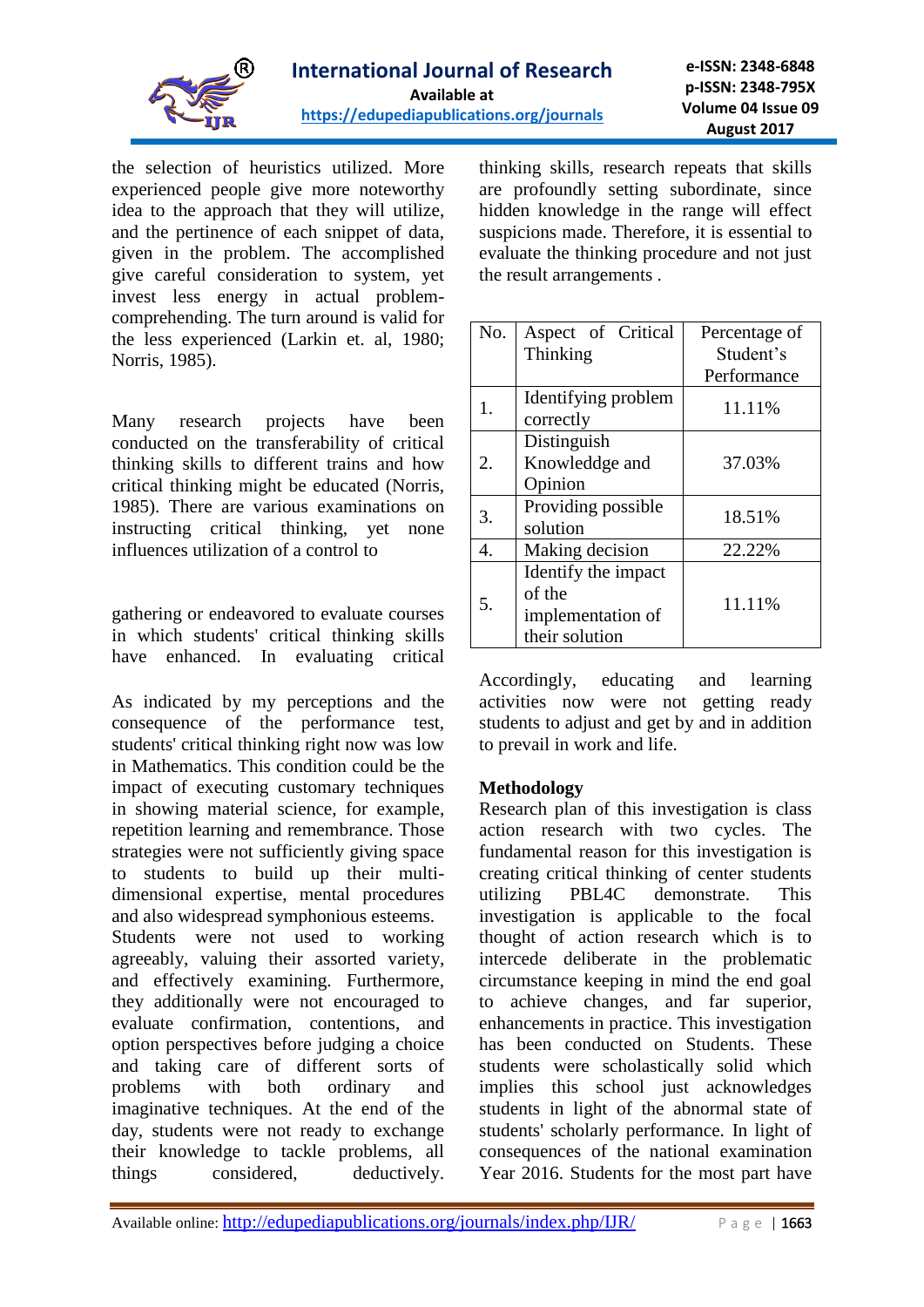

normal age, monetary, social, and intellectual capacity foundation in this manner will diminish or limit the impact of these foundations on their critical thinking skills.

#### **Planning**

In this section, the steps to be implemented in this action research are planned. The researcher reviews the standard competency and basic competency in Curriculum 2016. After reviewing those competencies, especially for the topics of force and motion, the researcher determines the study objectives, learning experience, indicator of achievement, and teaching methodology, in this case, PBL4C. The next step, the researcher will design the lesson plans comprised of learning objectives, two scenarios, learning resources, and instruments of assessment. Integrating PBL4C in lesson plans in the mathematics classroom is based on the main principle of PBL which is that "all lesson begins with a contextual problem" where it provides a new dimension, direction and motivation for learning. Thus, the learning activities will start with a contextual problem as the first stage. The contextual problem is delivered to all groups in the classroom. This contextual problem provides the opportunities to examine and try out what they know and what they need to know, discover what did they learn, develop skills for achieving higher performance in teams, and improve the communication skills [10].

Students are given a worksheet and they have to fill in the blank columns to identify the problem and the fact list. In addition students need to list what they need to know to make inferences, and what they need to know to identify implicit assumptions and possible solutions based on the contextual problem. The second stage is that students

are given two scenarios. A scenario is a unique component of PBL that is especially suited to introduce challenge and thereby provide good opportunities to solve the problem. Appropriate management of change is by no means an inborn skill but one that needs knowledge, observation, communication, accommodation, personal practice and evaluations.

In scenario 1, each group test their decision or model on how to solve the problem through experiment. They determine the strength and weaknesses of the decision or model of the problem and whether it works or not in solving the problem. In situation 2, they show their arrangement or model, its quality and shortcomings on taking care of problem, or potentially proposal to take care of the problem to their gathering and their colleagues. This presentation covers the recognized problem, questions, information collection, information investigations, conceivable arrangements and proposals in view of the information examinations. In their arrangement, they take in the substance knowledge, thinking forms, as well as practice the skills and qualities in basic leadership to make sense of the conceivable arrangement and utilized higher-arrange thinking skills. Through these processes, students discuss, analyze, and argue, as well as provide possible solutions in order to obtain the mutual understanding about the contextual problem. Those processes develop students' ability to identify the problem correctly, analyze arguments, ask clarifying questions, judge the credibility of a source or observation report, make inferences, identify implicit assumptions, and decide strategies and tactics to solve the problem. Through these activities, students are able to improve their critical thinking on those sub skills.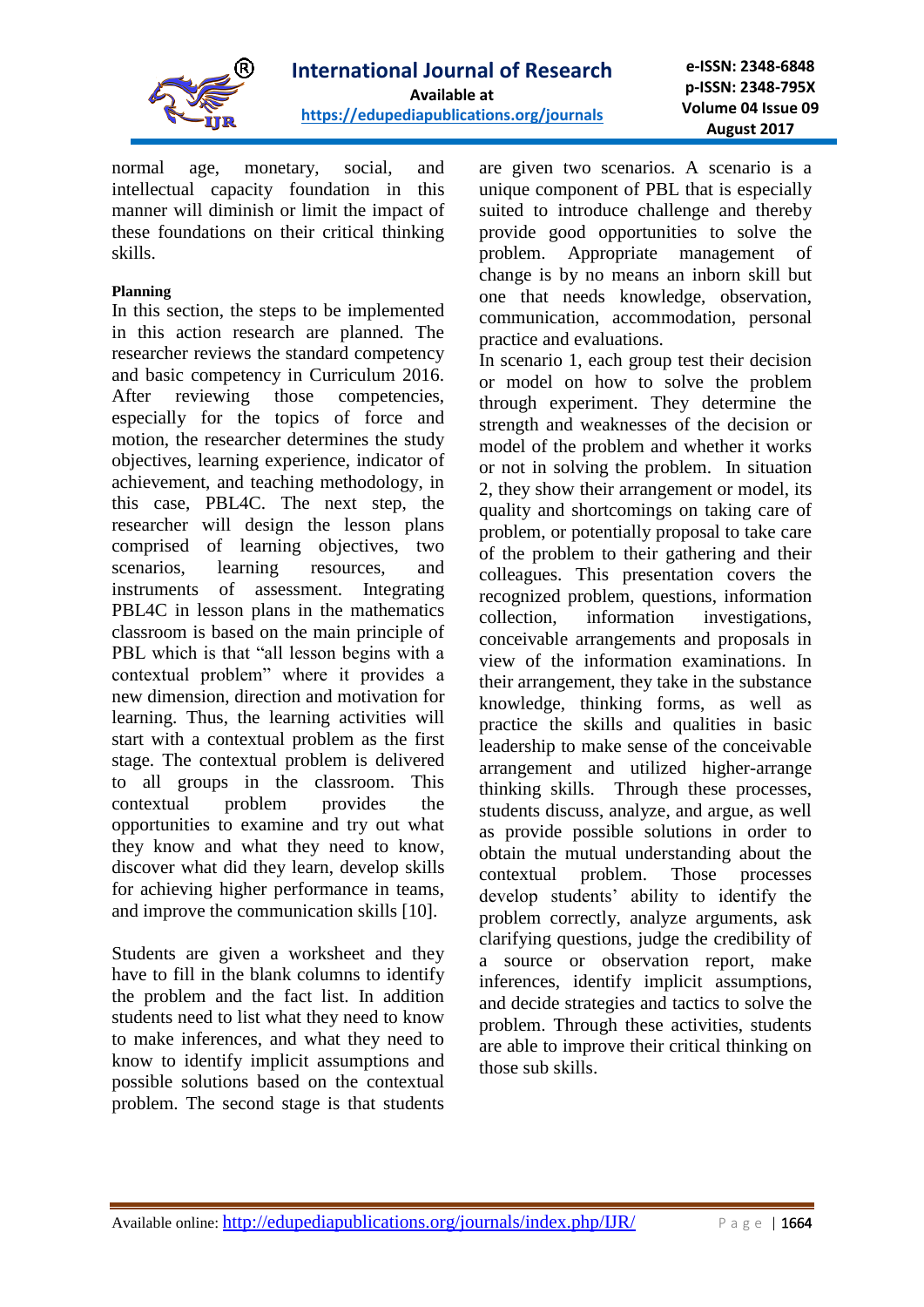

**<https://edupediapublications.org/journals>**

| <b>Research Question</b>                                           | Data to be Collected                    | <b>Instrument</b>   |  |
|--------------------------------------------------------------------|-----------------------------------------|---------------------|--|
| Howto develop Students                                             | Data that indicated students attitude   | Self-Assessment     |  |
| thinking<br>skills<br>critical                                     | towards Critical thinking Skills        | Peer Assessment     |  |
| problems<br>based<br>using                                         | 1. Identifying problems Correctly.      | <b>Rating Scale</b> |  |
| learning 4 core Areas                                              | 2. Distinguish knowledge<br>and         | Checklist           |  |
| (PBL4C) Model                                                      | opinon.                                 |                     |  |
|                                                                    | 3. Making decision.                     |                     |  |
|                                                                    | 4. Identifying the impact of the        |                     |  |
|                                                                    | usage of their answer                   |                     |  |
| Data that indicated students difficulties<br>What are the problems |                                         | Self-Assessment     |  |
| students<br>have<br>that<br>in                                     | in developing critical thinking skills. | Peer Assessment     |  |
| developing their critical                                          | 1. Identifying problems                 | <b>Rating Scale</b> |  |
| thinking skills                                                    | 2. Distinguishing knowledge<br>and      | Checklist           |  |
|                                                                    | opinion.                                |                     |  |
|                                                                    | 3. Providing possible solution          |                     |  |
|                                                                    | 4. Making decision                      |                     |  |
|                                                                    | 5. Identifying the impact of the        |                     |  |
|                                                                    | usage of their answer                   |                     |  |

**Table 2.** Research questions, data to be collected, and instrument that will be used to collect the data.

# **Results and conclusion Description of the first cycle**

Target observation of this research is students' activities in learning process in cognitive and affective aspects. Results from self-assessment and observation as well as learning objectives are appropriate with the research instruments in planning, main activities and closure. Aftereffects of the students' critical thinking skills accomplishment sub aptitude: Identifying problem of the trial correctly. Information from peer evaluation perform 57.69% students can distinguish the problem correctly. This finding is supported by the data from observation (checklist) that indicate 50% students are able to identify correctly. Therefore, there is an increasing critical thinking skills compare to the data from initial research. The achievement increases from 11.11% (initial research) to 50%. Data from observation also indicate the 73.07% students have sensitivity to the feelings, level knowledge of others in various level yet only 15.38% students look for explanation and reasons and uses and cites credible sources.

Results of the achievement of students' critical thinking skills sub skill: Distinguish knowledge and opinion. Data from peer assessment indicate that students perform better in providing facts from the problem compare to mentioning opinion about the problem. There are 38.46% students always able to provide facts from problem and 23.07% students always mention the problem when groups share their results. Data from observation (checklist) also indicate that 38.46% students look for explanation and reason when they distinguish knowledge and opinion. Therefore, there is a development of critical thinking skills compare to the data from initial research. There is a slightly increase of achievement from 37.03% (initial research) to 38.46%. Data from observation also indicate the all student use and cite credible sources yet there is only 30.76% students who are able to be open minded and keep to the main relevant point.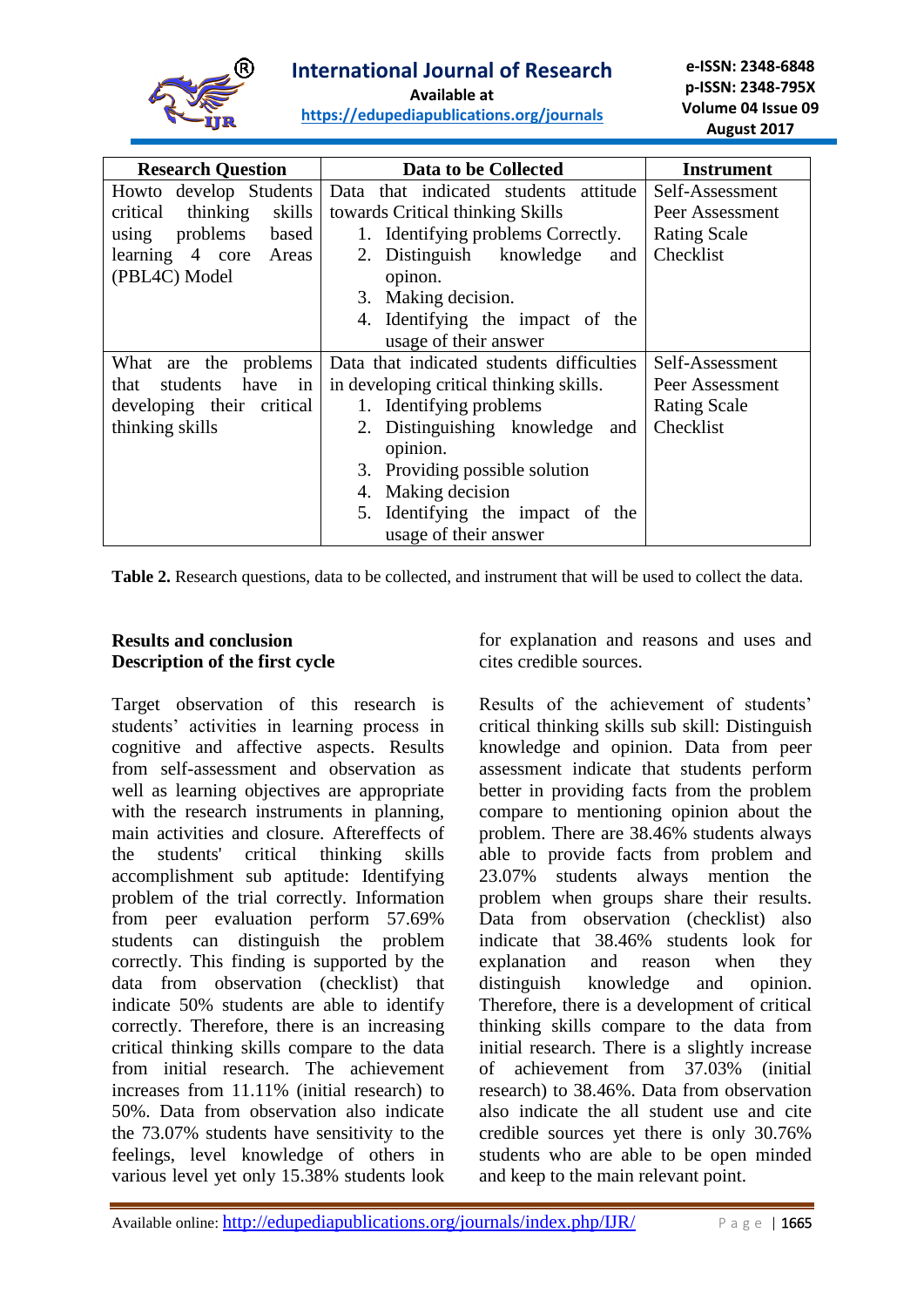

**e-ISSN: 2348-6848 p-ISSN: 2348-795X Volume 04 Issue 09 August 2017**

Results of the achievement of students' critical thinking skills sub skill: Provided possible solution. Data from peer assessment indicate that students perform better in what they need to solve the problem rather than mention possible solution to solve the problem. All students always able to mention what they need to solve the problem and 30.76% students always mention possible solution to solve the problem when groups share their results. Therefore, there is an increasing of critical thinking skills compare to the data from initial research. There is an enhancement of students' ability to provide possible solution from 18.51% (initial research) to 30.76%. Data from observation also indicate 73.07% students are sensitive to the feelings, level knowledge of others yet there is only 30.76% students who are able to look for alternative when they provide possible solution.

Results of the achievement of students' critical thinking skills sub skill: Making decision. Data from peer assessment indicate that students perform better in making a decision towards the problem rather than providing logical reason in making a decision. About 50% students always able to make a decision towards the problem yet only 15.38% students sometimes provide logical reason when they make the decision. This finding is supported by the data from observation; 53.84% students look for alternatives when they make a decision. Therefore, there is an increasing of critical thinking skills compare to the data from initial research. There is an enhancement of students' ability to make a decision from 22.22% (initial research) to 50%. Data from observation (checklist) also indicate that all students take a position of an issue yet only 42.30% who change a position of an issue with good reason(s).

Results of the achievement of students' critical thinking skills sub skill: Identify the impact of the implementation of their solution. Data from peer assessment indicate that students perform better in mentioning whether the solution work properly in solving problem and mentioning the weakness of their model compare to mentioning the strength of their model. There are 61.53% students always able to both mention whether the solution work properly in solving problem and mention the weakness and 19.23% students always mention the strength of their model when groups share their results. Therefore, there is a development of critical thinking skills compare to the data from initial research. There is a slightly increase of achievement from 11.11% (initial research) to 61.53%. Data from observation also indicate the all student take a position of an issue and sensitive to the feeling, level knowledge of others but only 57.69% students are openminded.

Results from the first cycle reveal that there is a development of students' critical thinking skills for all aspects compare to the preliminary data. The largest development of students' critical thinking skills is in sub skill: Identifying the problem correctly. In these sub skills, students have significant development from 11.11% to 50%. Some other sub skills also have significant development for example making a decision towards a problem and identifying the impact of the implementation of their solution. However these developments are only occurred in basic level. In the sub skill: Making decision, about 50% students always able to make a decision towards the problem yet only 15.38% students sometimes provide logical reason when they make the decision. This data implies that students are able to make a decision of a problem but their proposed solution may not have scientific explanation or logical reason behind it.

Data from sub skill: Identifying the impact of the implementation of their solution also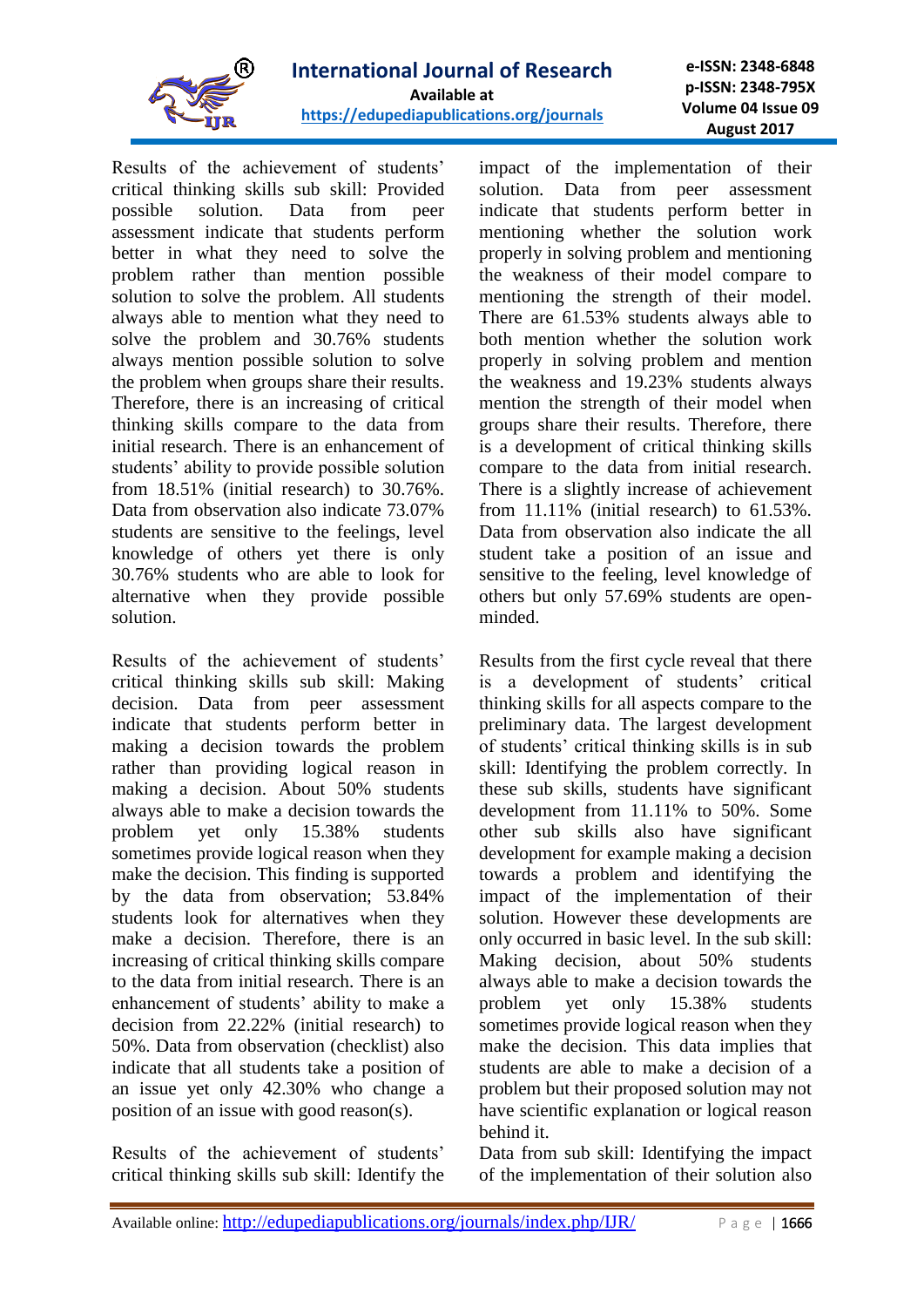

**e-ISSN: 2348-6848 p-ISSN: 2348-795X Volume 04 Issue 09 August 2017**

reveals a similar case. Students just ace the essential level of critical thinking skills. 61.53% students constantly ready to both specify whether the arrangement work appropriately in taking care of problem and say the shortcoming yet just 19.23% students dependably say the quality of their model when groups share their outcomes. This finding implies that students are struggling to identify the strength of their model. They only focus in the final goal that is whether the solution works properly or not. They also give more attention to provide explanation and suggestion to overcome the weakness of their model rather than boost the strength of it. These findings disclose that students' critical thinking skills need to be improved to the advanced level in the next second cycle.

Description of the second cycle Results from self-assessment and observation as well as learning objectives are appropriate with the research instruments in planning, main activities and closure. Results of the achievement of students' critical thinking skills sub skill: Identifying problem of the experiment correctly. Data from selfassessment perform 92.30% students are able to identify the problem correctly. This finding is supported by the data from observation (checklist) that indicate 88.45% students stated the main idea or thesis clearly, enthusiastically, and interestingly, for the audience. Therefore, there is an increasing critical thinking skills compare to the data from cycle 1. The achievement increases from 50% (initial research) to 88.45%. Results of the achievement of students' critical thinking skills sub skill: Distinguish knowledge and opinion. Data from self-assessment indicate that 76.92 % students are excellent in recognizing the difference between knowledge and opinion. Data from observation (checklist) also indicate that 88.45% students give highly appropriate facts, excellent generalizations from facts, that support the thesis, sources

of facts are credible, facts used well in making the argument. Therefore, there is a development of critical thinking skills compare to the data from cycle 1. There is an enhancement of achievement from 38.46% (cycle 1) to 76.92%. Results of the achievement of students' critical thinking skills sub skill: Provided possible solution. Data from self-assessment indicate that 80.76% students are excellent in thinking of the possible solution toward the problem. Data from observation also indicate 65.38 % students actively look and encourage others to express points of view different from or opposing own. There is an enhancement of students' ability to provide possible solution from 30.76% (cycle 1) to 65.38%. However, data from checklist also reveal that 30.76% students mention all relevant and important alternative positions, present it fairly, and evaluate it properly. There are also 19.23% students attempting to rebut the alternative position but they are ineffective or incomplete. These findings imply that although students perform excellent in providing solution, they still need to develop the abilities to evaluate and rebut those possible solutions fairly.

Results of the achievement of students' critical thinking skills sub skill: Making decision. Data from observation indicate that 69.23% students give excellent supporting reasons, good diversity, directly applicable. Therefore, there is an increasing of critical thinking skills compare to the data from cycle 1. There is an enhancement of students' ability to make a decision from 50% (cycle 1) to 69.23%. Results of the achievement of students' critical thinking skills sub skill: Identify the impact of the implementation of their solution. Data from self-assessment indicate that 69.23%s students are excellent in providing new information. Furthermore, 69.23 % students are very clear in organizing and enhancing the argument and keep the audience interest focused on the main issues.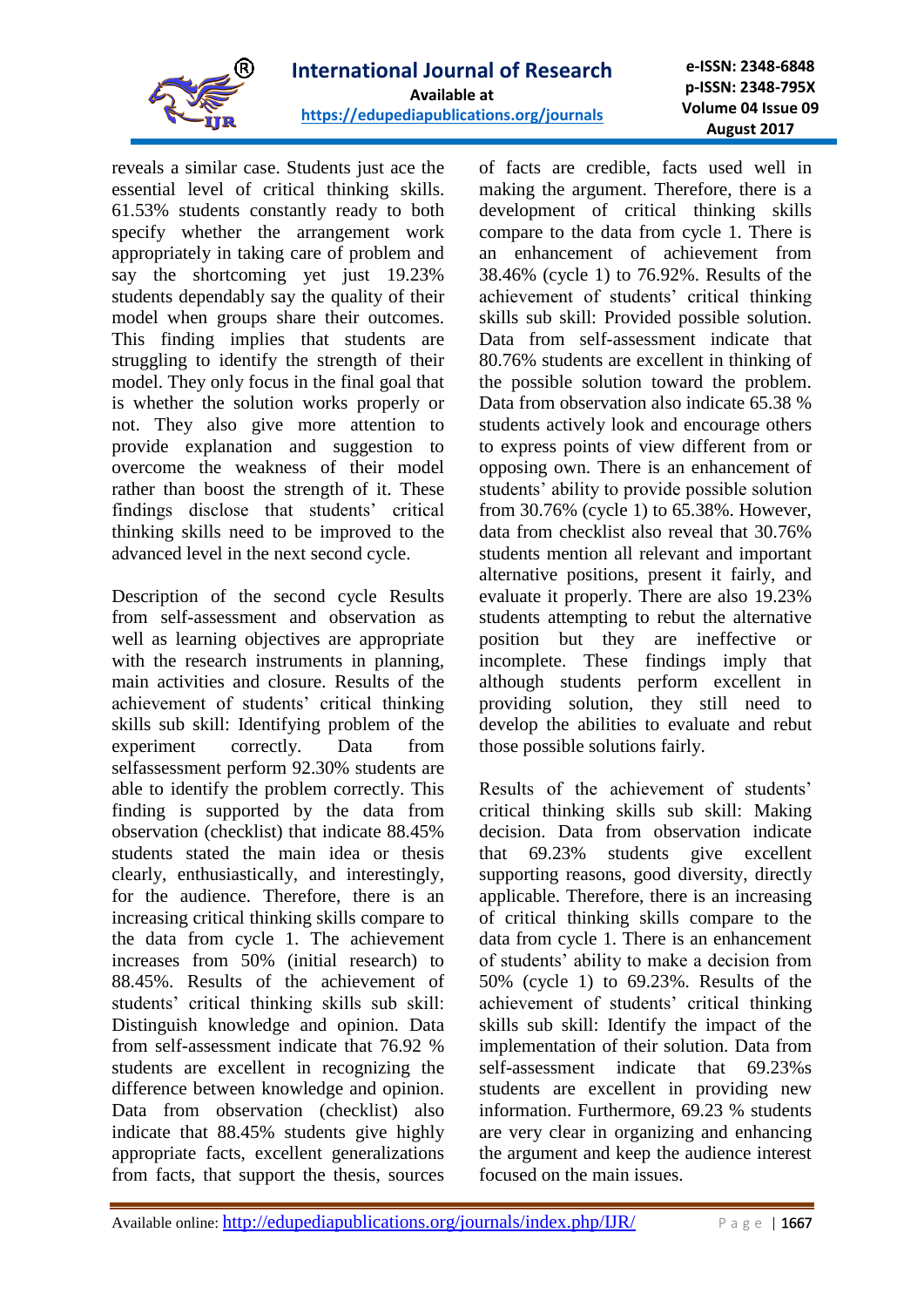

Therefore, there is a development of critical thinking skills compare to the data from cycle 1. There is an enhancement of achievement from 61.53% (cycle 1) to 69.23%. Results from the second cycle reveal that there is a development of students' critical thinking skills for all aspects compare to the data from cycle 1. The largest development of students' critical thinking skills is in sub skill: Identifying the problem correctly. In these sub skills, students have significant development from 50% to 88.45%. The advancement for sub skills recognize knowledge and supposition is from 38.46% to 76.92%. The improvement for sub skills giving conceivable arrangement is from 30.76% to 65.38%. Some other sub skills also have slightly development for example making a decision towards a problem and identifying the impact of the implementation of their solution. The development for sub skills making decision is from 50% to 69.23%. The development for sub skills identifying the impact of the implementation of their solution is from 61.53% to 69.23%. Data from checklist also reveal that 30.76% students mention all relevant and important alternative positions, present it fairly, and evaluate it properly, 15.38% students mention some of the relevant alternative positions, portray it properly, and evaluate it properly, and 53.84% students mention alternative positions but they are either not portrayed fairly, not evaluate it properly, or not relevant to the thesis. There also 19.23% students attempt to rebut the alternative position but they are ineffective or incomplete, 80.76% students do not attempt to rebut the alternative position. This data implies that students are struggling to evaluate and rebut alternative solutions properly.

Conclusion Based on the analysis and the things that have been raised in advance, it can be concluded as follows: • PBL4C

model is a learning approach that can stimulate students' critical thinking • The role of teachers in mathematics learning process using PBL4C model is as a facilitator and learning resources that can guide and direct students to find solutions with respect to the provided problems. • The courage and the ability to think critically is the basis for students in using PBL4C model to be more successful. • The results showed that the use of PBL4C model develop students' critical thinking skills significantly.

Students encounter advancement from 11.11% to 88.45% in recognizing the problem correctly, from 37.03% to 76.92% for sub skills recognize knowledge and conclusion, from 18.51% to 65.38% for sub skills giving conceivable arrangement is, from 22.22% to 69.23% for sub skills settling on choice, and from 11.11% to 69.23% for sub skills distinguishing the impact of the usage of their answer. This research study can further proposed some suggestions as follows: • Teachers should be a facilitator and learning resources that can help students to study the learning material. • Teachers conduct an analysis of the various issues involved, so it can be solved immediately. Students should be more active in implementing PBL4C model to increase their critical thinking skills. • Students should be able to analyze a sharp, accurate and appropriate for any problems that occur to immediately be able to find a solution.

## **REFERENCE**

[1] Festinger, L. "A theory of cognitive dissonance: Stanford Univ Pr." *Fornell, C., & Larcker, DF (1981). Evaluating structural equation models with* (1957).

[2] Gokhale, Anuradha A. "Collaborative learning enhances critical thinking." (1995).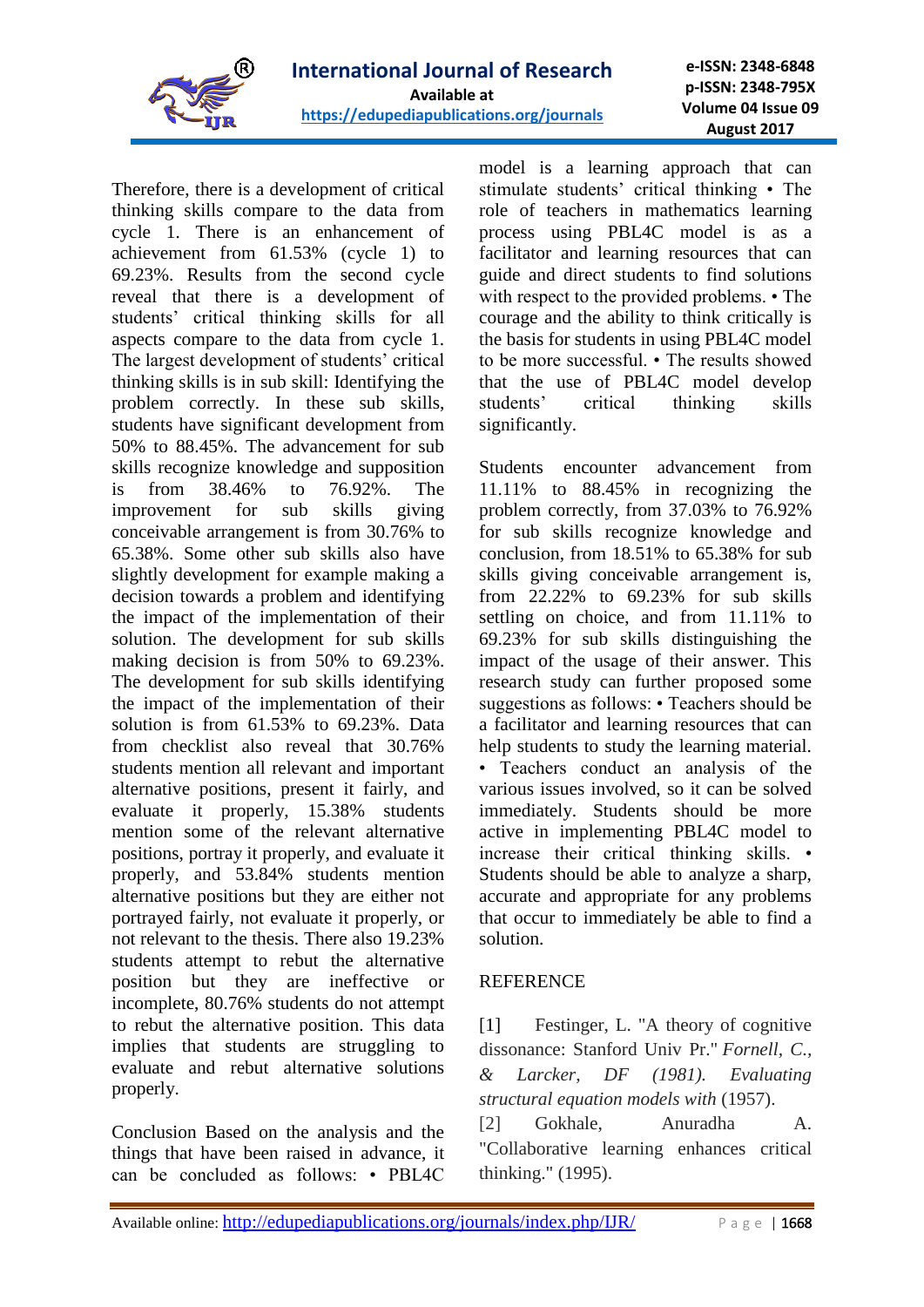

[3] Gay, Geneva, and Kipchoge Kirkland. "Developing cultural critical consciousness and Gay, Geneva, and Kipchoge Kirkland. "Developing cultural critical consciousness and self-reflection in preservice teacher education." *Theory into practice* 42.3 (2003): 181-187.

[4] Facione, Peter. "Critical thinking: A statement of expert consensus for purposes of educational assessment and instruction (The Delphi Report)." (1990).

[5] Ernst\*, Julie, and Martha Monroe. "The effects of environment‐based education on students' critical thinking skills and disposition toward critical thinking." *Environmental Education Research* 10.4 (2004): 507-522..

[6] Abrami, Philip C., et al. "Instructional interventions affecting critical thinking skills and dispositions: A stage 1 meta-analysis." *Review of Educational Research* 78.4 (2008): 1102-1134.

[7] Sezer, Renan. "Integration of critical thinking skills into elementary school teacher education courses in mathematics." *Education-Indianapolis Then Chula Vista-* 128.3 (2008): 349.

[8] Shodell, Michael. "The questiondriven classroom: student questions as course curriculum in biology." *The American Biology Teacher* 57.5 (1995): 278-281.

[9] Rfaner, S. "Enhancing thinking skills in the classroom." *Humanity & Social Sciences Journal* 1.1 (2006): 28-36.

[10] Fahim, Mansoor, and Maryam Pezeshki. "Manipulating critical thinking skills in test taking." *International Journal of Education* 4.1 (2012): 153.

[11] Facione, P. A., Facione N. C., & Giancarlo C. A. (2001) California critical

thinking disposition inventory test manual. Millbrae, CA: California Academic Press.

[12] Schafersman, Steven D. "An introduction to critical thinking." *Retrieved March* 5 (1991): 2008.

[13] Tzanakis, Constantinos, et al. "Integrating history of mathematics in the classroom: an analytic survey." *History in mathematics education*. Springer Netherlands, 2002. 201-240.Ennis, R.H. (1989).

[14] Ennis, Robert H. "A taxonomy of critical thinking dispositions and abilities." (1987).

[15] Swartz, Robert J., and Sandra Parks. *Infusing the Teaching of Critical and Creative Thinking into Content Instruction: A Lesson Design Handbook for the Elementary Grades*. Critical Thinking Press and Software, PO Box 448, Pacific Grove, CA 93950-0448, 1994.

[16] Festinger, L. "A theory of cognitive dissonance: Stanford Univ Pr." *Fornell, C., & Larcker, DF (1981). Evaluating structural equation models with* (1957).

[17] Berlyne, Daniel Ellis. "A theory of human curiosity." *British Journal of Psychology* 45.3 (1954): 180-191..

[18] Biddulph, Fred, and Roger Osborne. "Some Issues Relating to Children's Questions and Explanations. Learning in Science Project (Primary). Working Paper No. 106." (1982).

[19] Fisher, Robert. *Teaching children to think*. Nelson Thornes, 2005.

[20] Penick, John E., Linda W. Crow, and Ronald J. Bonnstetter. "Questions are the answer." *The Science Teacher* 63.1 (1996): 26.

[21] Penick, John E., Linda W. Crow, and Ronald J. Bonnstetter. "Questions are